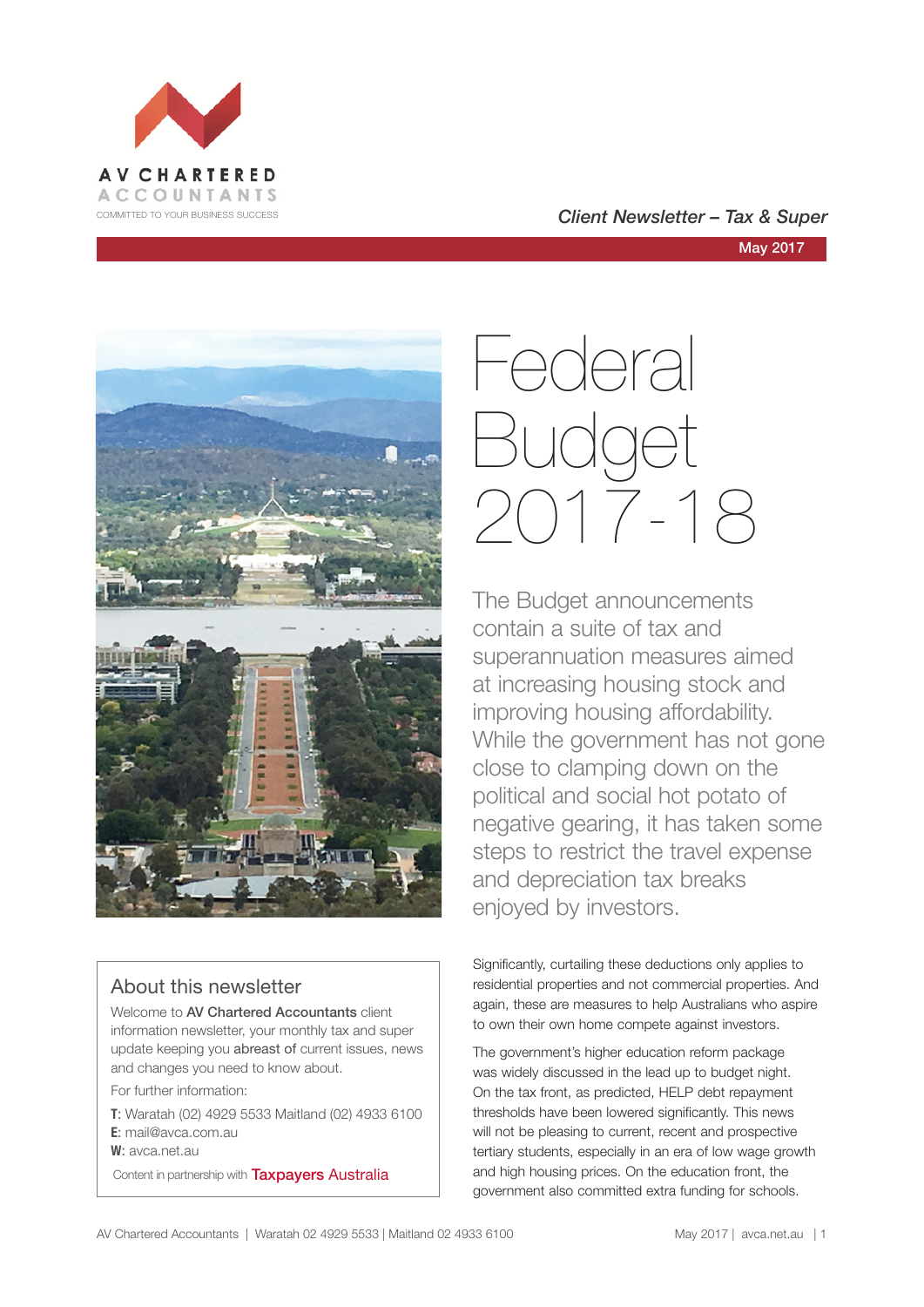### Federal Budget 2017 *cont*

Infrastructure and health initiatives are staples of every federal budget and this year is no different. As usual, with large-scale national interest commitments, the government giveth, and the government taketh away.

Last year, many individual taxpayers received small "cake and coffee" tax cuts (so called because they averaged around \$6) which were touted as an important first step to addressing bracket creep.

But one year later, the government announces that the Medicare Levy will increase to 2.5%, which will surely eat into those tax cuts (for those lucky enough to have received them). The higher Medicare Levy will go towards funding the NDIS and a new Medicare Guarantee Fund.

Last year's Budget was one for small businesses. This year, the small gift is a one year extension of the \$20,000 instant asset write-off for 2017-18. Unfortunately, the government will tighten access to the small business CGT concessions. For larger businesses, the government will again try valiantly to push the rest of its 10-year company tax cut plan through a Senate that was unwilling to give those tax cuts to companies with turnovers exceeding \$50 million a mere 6 weeks ago.

In a non-election year, there have not been too many sweeteners, but a focus on balancing the budget. The attempts to improve housing affordability are certainly to be applauded – time (and housing prices) will tell whether they hit their mark.  $\blacksquare$ 



### **FEDERAL BUDGET 2017:**

## Individuals

### Medicare levy will increase from  $2\%$  to  $2.5\%$

The Medicare levy will increase by 0.5% from 2019-20 to ensure that the National Disability Insurance Scheme (NDIS) is fully funded. Other tax rates that incorporate the top personal tax rate, such as the FBT rate, will also increase.

The increase in the Medicare levy will swallow the benefits from last year's tax cuts for individuals with taxable incomes exceeding \$80,000. The increase however has been pushed out to beyond the next federal election.

### Medicare levy low-income thresholds increase

The Medicare levy low-income thresholds will increase from 2016-17 (see table below). The increase in the low-income thresholds will provide some relief for lower income earners from the across-the-board 0.5% increase to the Medicare levy that will commence in 2019-20. Ideally, the government will increase the thresholds in line with economic growth or wage growth so that affected taxpayers are not disadvantaged over the years.

|                                  | <b>Current threshold</b> | Threshold in 2018-19                                 |
|----------------------------------|--------------------------|------------------------------------------------------|
| Single                           | \$21,335                 | \$21,655                                             |
| Family                           | \$36,001                 | \$36,541 (plus \$3,356)<br>for each dependent child) |
| Single seniors and<br>pensioners | \$33,738                 | \$34,244                                             |
| Senior and pensioners<br>family  | \$46,966                 | \$47,670 (plus \$3,356)<br>for each dependent child) |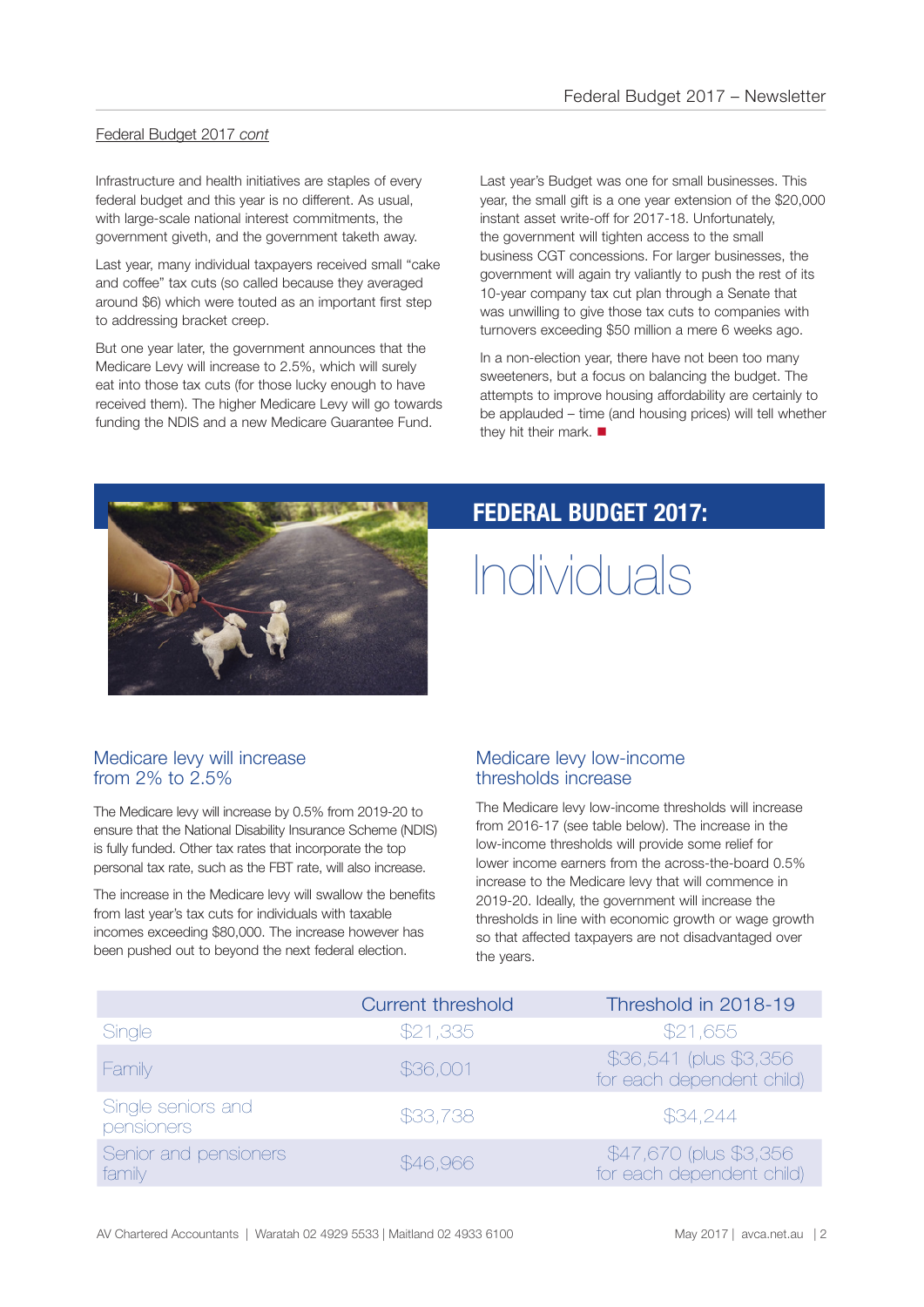### Federal Budget 2017: Individuals *cont*

### HELP debt repayments

From 1 July 2019, the indexation of the Higher Education Loan Program (HELP) repayment thresholds, currently linked to Average Weekly Earnings (AWE), will be changed to align to the Consumer Price Index (CPI). The new thresholds and rates apply from 2018-19, and the indexation of HELP repayment thresholds to CPI from 2019-20. See table below.

This measure is part of the government's Higher Education Reform Package. Overall, the proposal to reduce repayment thresholds by almost \$14,000 will not be welcomed by current university students, high school students who aim to study at university, and former students who are still bearing a HELP debt. The reduction of the minimum repayment rate from 4% to 1% may not offer sufficient relief from the change in thresholds.

### Family Tax Benefit Part A

The government will reduce Family Tax Benefit (FTB) Part A supplement payments by \$28 per fortnight for each child who does not meet immunisation requirements. The government will also implement a consistent 30 cents in the dollar income test taper for FTB Part A families with a household income in excess of the Higher Income Free Area (currently \$94,316).

The measure will apply for the supplement payments from 2017-18, and the income test taper from 2018-19.

The FTB Part A supplement payment announcement is aimed at discouraging parents from not immunising their children. The income test taper proposal ensures that higher income families are subject to the same income test taper rates.  $\blacksquare$ 

### Changed HELP thresholds & repayment rates

|                                                                    |                     | Current (2017-18) Proposed (2018-19) |
|--------------------------------------------------------------------|---------------------|--------------------------------------|
| Minimum repayment threshold<br>(taxable income)                    | \$55,874            | \$42,000                             |
| Minimum repayment rate (applies<br>to minimum repayment threshold) | 4%                  | 1%                                   |
| Maximum repayment rate                                             | 8% (from \$107,214) | 9.5% (from<br>\$100,655              |



### **FEDERAL BUDGET 2017:**

Housing

### Travel expenses relating to residential rental properties

The government will disallow deductions for travel expenses related to inspecting, maintaining or collecting rent for a residential rental property. The measure is to apply from 2017-18.

This seems to be an integrity measure put in place by the ATO to address concerns that many rental

property owning taxpayers have been claiming travel deductions without correctly apportioning costs, or have claimed travel costs that in reality were for private travel purposes.

However this measure will not prevent property investors from engaging third parties such as real estate agents for property management services and other related services. These expenses will still be deductible as is the position now.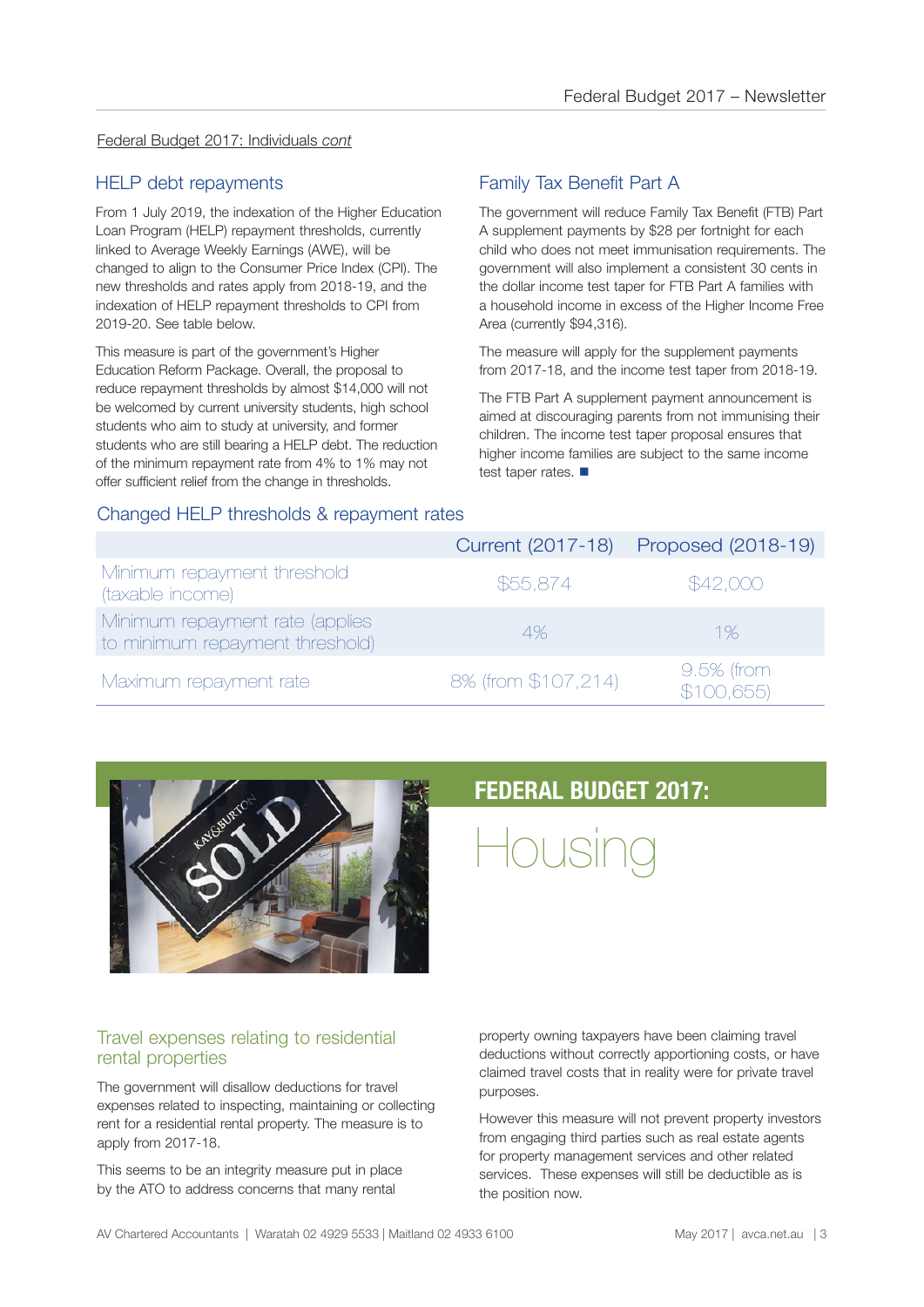### Federal Budget 2017: Housing *cont*

### Restricting rental property depreciation deductions

Currently, investors who purchase plant and equipment for a residential investment property are able to claim a deduction over the effective life of the asset. However under this measure subsequent owners of the property will be unable to claim deductions for the plant and equipment purchased by the previous owner.

Plant and equipment purchased on or before 9 May 2017 will continue to give rise to deductions for depreciation until either the investor (which may include a subsequent owner) no longer owns the asset, or the asset reaches the end of its effective life. But contracts entered into after budget night (specifically 7.30pm (AEST) on 9 May 2017) fall under the new rules.

This proposal is one of a suite of budget measures intended to improve housing affordability for owneroccupiers. While the government has stopped far short of restricting negative gearing, by limiting the ability of residential property investors to claim depreciation deductions for plant purchased by a former owner of the property, it is limiting the tax breaks enjoyed by investors.

Acquisitions of existing plant and equipment items will be reflected in the cost base for capital gains tax purposes for subsequent investors.

### Foreign and temporary residents – main residence exemption

Foreign and temporary tax residents will not be able to claim the main residence CGT exemption from budget night (that is, from 7:30pm AEST on 9 May 2017). Existing properties held before this date will be grandfathered until 30 June 2019.

Foreign and temporary residents may currently utilise the absence rule in the CGT main residence exemption provisions to claim the main residence exemption on an Australian property even if they are not residing in it. They can use the rule for up to six years if they are renting out the property, or indefinitely if they are not deriving income from the property.

These taxpayers will now be subject to CGT on the sale of real property that they claim as their main residence. In other words, the CGT main residence exemption will not apply.

Affected foreign and temporary residents may need to contemplate selling their property by 30 June 2019 if they wish to realise the increase in value without attracting Australian income tax.

### Foreign resident CGT withholding

The government will make the following changes to the foreign resident CGT withholding rules:

- the withholding rate will increase from 10% to 12.5% from 1 July 2017, and
- the withholding threshold will be lowered from \$2 million to \$750,000 from 1 July 2017.

Currently a non-final withholding tax applies to sales of real property by non-residents for tax purposes. The current withholding tax rate is 10% of proceeds of sale and applies to real property transactions with a market value of \$2 million or more.

The budget measure proposes to increase the withholding tax rate from 10% to 12.5% and lower the transaction value threshold from \$2 million to \$750,000.

The large reduction in the threshold will especially affect property vendors and purchasers in Australia's large capital cities. The sales of many more family homes will be affected by the \$750,000 threshold than by the current \$2 million threshold.

Purchasers of these properties must withhold the relevant amount at settlement and pay it to the ATO without delay (the general interest charge may apply to late payments). The penalty for failing to withhold is equal to the amount that was required to be withheld and paid.

It is also the responsibility of the purchaser to check whether a withholding obligation exists (that is, whether the vendor is likely to be non-resident). The reduction of the threshold will require many more buyers of family homes to play the role of tax collector.

A resident vendor needs to receive a clearance certificate from the ATO to ensure that withholding is to apply. Again, the reduction of the threshold creates extra administrative burden.  $\blacksquare$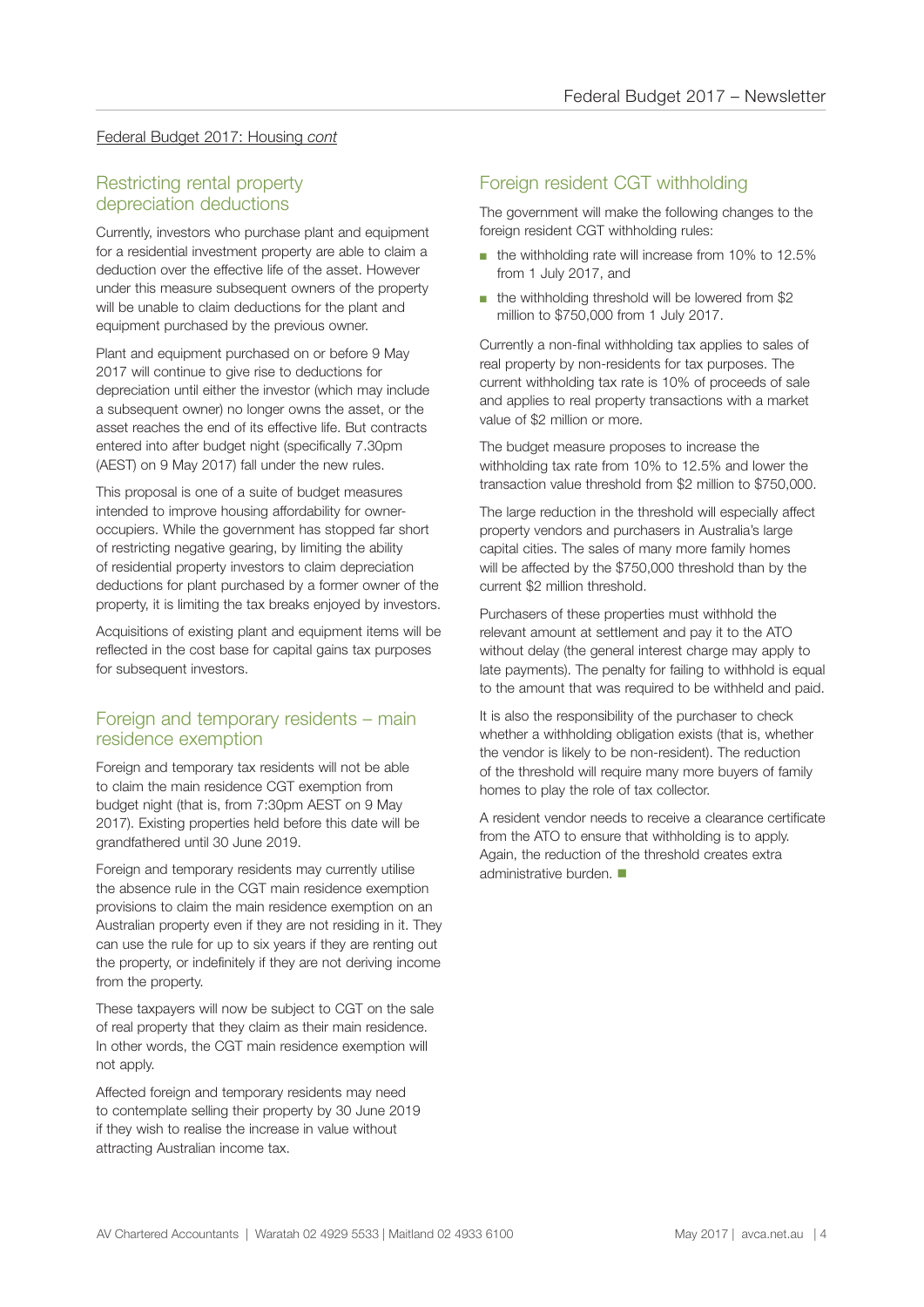### Federal Budget 2017: Individuals *cont*



### **FEDERAL BUDGET 2017:**

Business

### \$20,000 instant asset write-off

The \$20,000 instant asset write-off will be extended for another 12 months until 30 June 2018. This was due to revert to \$1,000 on 1 July 2017.

Under this measure, small businesses (with aggregated turnovers of less than \$10 million) will be able to immediately deduct purchases of eligible assets costing less than \$20,000 first used or installed ready for use by 30 June 2018.

The business community has been asking for the \$20,000 write-off to remain permanently. Although the extension of one year is less than what most business owners would prefer, it is nevertheless a good step.

The annual aggregated turnover threshold to access this concession has also been increased from \$2 million to \$10 million from 2016-17. The threshold increase along with this Budget announcement means that many more businesses will be able to access this concession than in previous years.

Assets costing \$20,000 or more can continue to be placed into the simplified depreciation pool and depreciated at 15% for the first income year and 30% for each income year afterwards. The pool balance can also be immediately deducted if it reduces to less than \$20,000 during this period.

### Small business CGT concessions

The government will amend the small business CGT concessions to ensure that the concessions can only be accessed in relation to assets used by a small business or ownership interests in a small business.

The concessions assist owners of small businesses by providing relief from CGT on assets related to their business that help them to re-invest and grow, as well as contribute to their retirement savings through the sale of the business.

The measure, with application from 2017-18, will affect taxpayers:

- that are small businesses with annual aggregated turnover of less than \$2 million, or
- whose asset was used in a connected small business, or
- who have a maximum net asset value not exceeding \$6 million.

However without legislative detail being available, it is a little unclear as to whether the measure will result in:

- the concessions becoming unavailable in relation to passively held assets, or
- the concessions only being available in relation to passively held assets if both parties are small businesses.

In either case, it would appear that this measure will have the effect of restricting the availability of the small business CGT concessions. This is disappointing, especially with the turnover threshold remaining at \$2 million while the threshold for all other small business concessions increased to \$10 million or \$5 million from 2016-17.

### Reintroducing the 10-year enterprise tax plan

In the 2016-17 budget, the government proposed a 10-year enterprise tax plan that included progressive tax cuts over 10 years for all companies until the corporate tax rate is 25% in 2026-17.

In late March 2017, Parliament passed legislation to give effect to these tax cuts – but only for companies that carry on a business and have an aggregated annual turnover of less than \$50 million.

The government has now announced its intention to reintroduce the rest of the original package. The following is the original enterprise tax plan for all companies.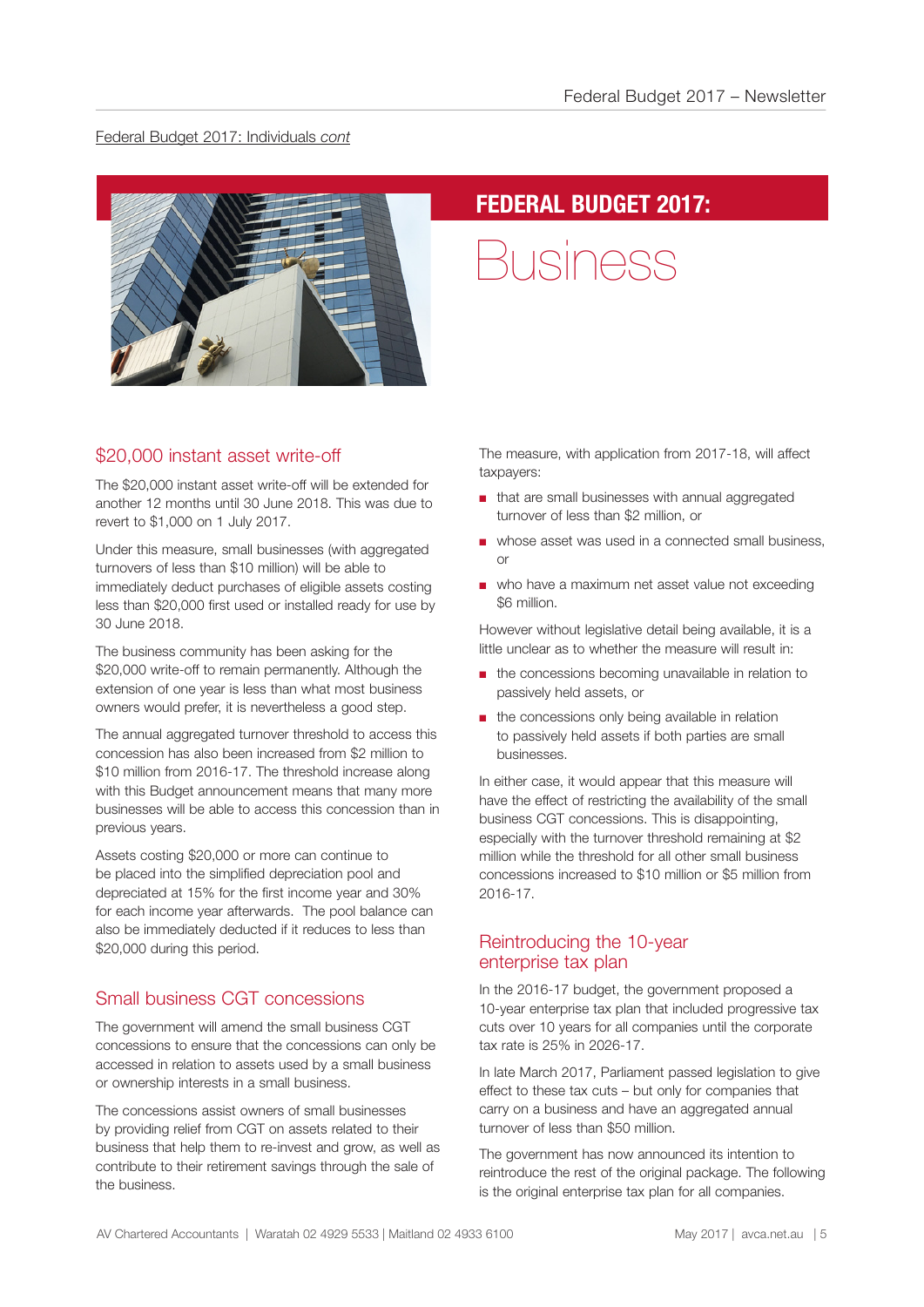### Federal Budget 2017: Business *cont*

#### From 2016-17 to 2022-23

The initial 27.5% rate will be implemented progressively from 2016-17 to 2022-23 based on the company's annual aggregated turnover:

| Annual aggregated<br>turnover threshold | Income year in which<br>the 27.5% rate applies |
|-----------------------------------------|------------------------------------------------|
| Less than \$10 million                  | 2016-17                                        |
| \$25 million                            | 2017-18                                        |
| \$50 million                            | 2018-19                                        |
| \$100 million                           | $2019 - 20$                                    |
| \$250 million                           | 2020-21                                        |
| \$500 million                           | 2021-22                                        |
| billion                                 | 2022-23                                        |

#### From 2023-24 to 2026-27

Once all companies are at a rate of 27.5%, the rate will be progressively be reduced to 25% in 2026-27:

| Income year       | Tax rate |
|-------------------|----------|
| 2022-23 & 2023-24 | 27.5%    |
| 2024-25           | 27%      |
| 2025-26           | 26%      |
| 2026-27           | 25%      |

The government will try again to pass the corporate tax cuts for companies of all sizes. Given the reluctance by the current Senate and its amendments to the original package before it was passed for companies of less than \$50 million aggregated turnover, it would be unlikely that the tax cuts for larger companies will be passed anytime soon – unless the Government can offer a sweetener to dissenting Senators.



### First Home Super Saver Scheme

Voluntary contributions to superannuation made by first home buyers from 1 July 2017 are going to be accessible for the purpose of a first home deposit. These voluntary contributions along with associated deemed earnings can be withdrawn. Withdrawals under the scheme are allowed from 1 July 2018.

The First Home Super Saver Scheme sets the limit on the amount of voluntary contributions that can be withdrawn for the purpose of a first home deposit – up to \$15,000 per financial year and \$30,000 in total over the taxpayer's lifetime. Both members of a couple can take advantage of this measure to buy their first home together.

### **FEDERAL BUDGET 2017:**

## Superannuation

The proposal affects taxpayers who will purchase their first home and have made *voluntary* contributions of any type:

- non-concessional contributions
- **•** personal concessional contributions, and
- **salary sacrificed contributions.**

Note that mandatory employer contributions (currently at 9.5%) are not voluntary, and neither are contributions made under enterprise bargaining and similar agreements.

Note that this scheme does not allow any additional contributions to be made over and above the existing contribution caps.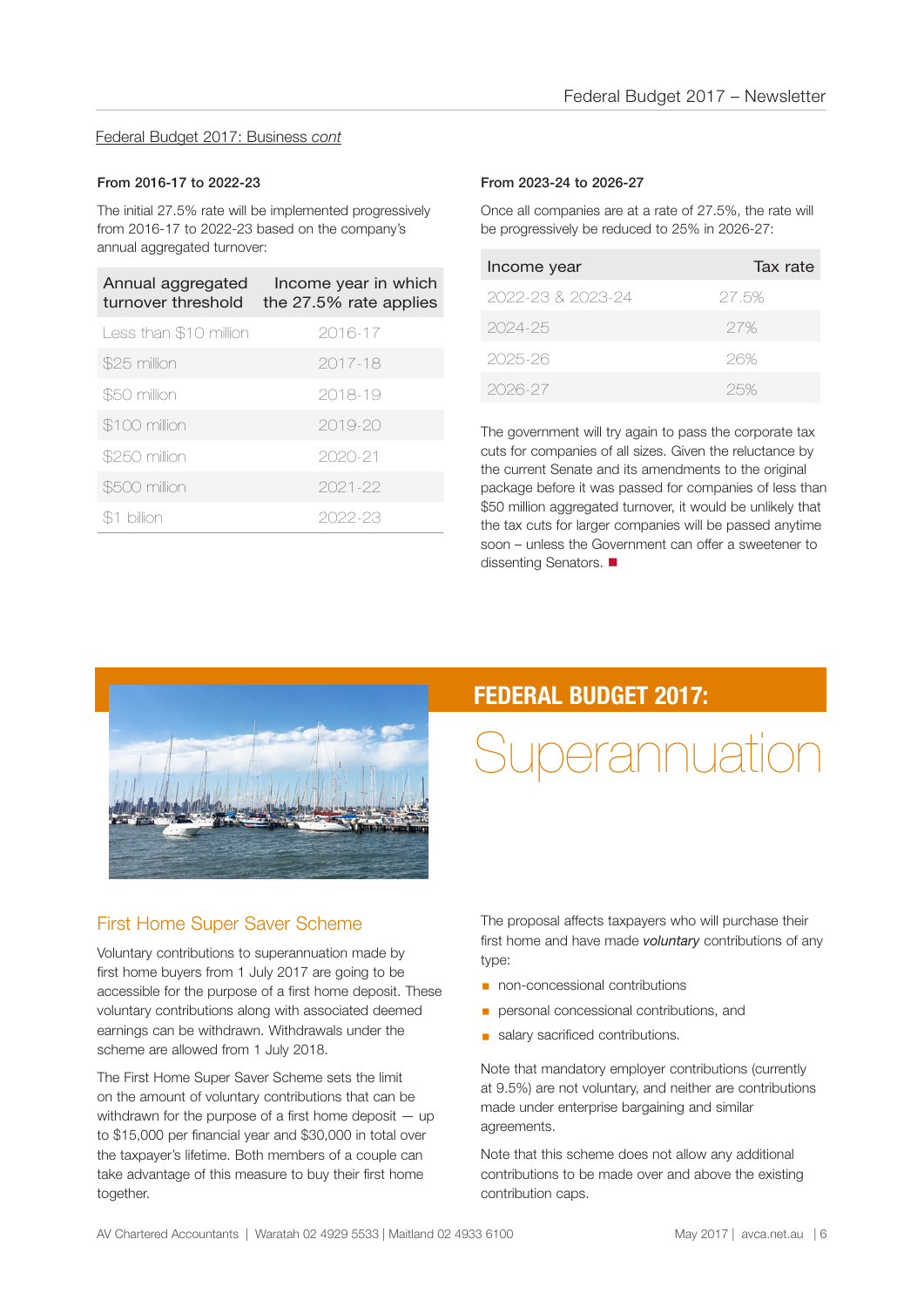#### Federal Budget 2017: Superannuation *cont*

Concessional contributions and deemed earnings that are withdrawn will be taxed at marginal rates less a 30% offset. Non-concessional contributions withdrawn under the scheme will not be taxed but the deemed earnings on these contributions will be subject to tax at marginal rates less a 30% offset.

Voluntary superannuation contributions made from 1 July 2017 will be eligible for this measure. Withdrawals will be allowed from 1 July 2018.

The amount of deemed earnings that can be released together with voluntary contributions will be calculated using a deemed rate of return based on the 90-day Bank Bill rate plus 3%. The rate for the June 2017 quarter, for example, is 4.78%.

The withdrawn amounts under the scheme will not affect social security benefits, such as the Family Tax Benefit, HECS/HELP or other benefits.

The measure essentially provides a concessionally taxed environment for saving of funds to be used for a first home deposit. Rather than saving for the first home from personal income taxed at 32.5% or 37%, taxpayers will be able to salary sacrifice their income into superannuation to be taxed at 15%.

For instance, a taxpayer on a 37% marginal income tax rate saves \$2,200 in tax by salary sacrificing \$10,000. Upon withdrawal for the first home deposit, this taxpayer will need to pay \$700 in tax (after the 30% offset) on the amount withdrawn. Therefore, the net benefit is \$1,500 compared to a situation when the deposit is saved using only after-tax dollars.

The cap for non-concessional contributions for the 2017-18 financial year is \$100,000. Only superannuation members with a total superannuation balance of less than \$1.6 million as on 30 June 2017 are able to make any non-concessional contributions in the 2017-18 income year. Non-concessional contributions are not taxed in the superannuation fund.

The cap for concessional contributions for 2017-18 is \$25,000. Individual taxpayers are able to deduct concessional contributions they made for themselves. This deduction however, cannot result in a tax loss for the year. Concessional contributions form part of taxable income of the superannuation fund that is subject to a 15% income tax rate.



*Michelle earns \$60,000 a year and wants to buy her first home. Using a salary sacrifice arrangement established on 1 July 2017, she annually directs \$10,000 of pre-tax income into her superannuation account, increasing her balance by \$8,500 after the contributions tax of 15% has been paid by her fund.*

*After three years, she is able to withdraw \$27,380 of contributions and deemed earnings on those contributions:* 

*3 years of \$10,000 salary sacrificed contributions after contributions tax of 15% (\$8,500 x 3) ...............................\$25,500*

#### *plus*

*deemed earnings on the above amount accrued over three years (at a rate of 90-day Bank Bill rate plus 3%) .................\$1,880*

*Michelle's withdrawal is taxed at her marginal rate (including Medicare levy) less a 30% offset.* 

*After paying \$1,620 of withdrawal tax she has \$25,760 that she can use for her deposit. Michelle has saved around \$6,240 more for a deposit than if she had saved in a standard deposit account.*

*Michelle's partner Nick has the same income and also salary sacrifices \$10,000 annually to superannuation over the same period. Together they have \$51,520 that they can put towards a deposit, \$12,480 more than if they had saved in a standard deposit account.*

### Superannuation contributions from proceeds of downsizing

The government will allow a person aged 65 or over to make a non-concessional contribution of up to \$300,000 from the proceeds of selling their home (which they are to have owned for 10 years or more). Such contributions will be exempt from:

- the non-concessional contributions cap and \$1.6 million total superannuation balance test
- the work test
- $\blacksquare$  the age test.

Therefore, taxpayers with a total superannuation balance in excess of the general transfer balance cap, set at \$1.6 million for 2017-18, as well as those over 65 and not working, and those aged over 75, will be able to make the proposed "downsizing" contribution of \$300,000.